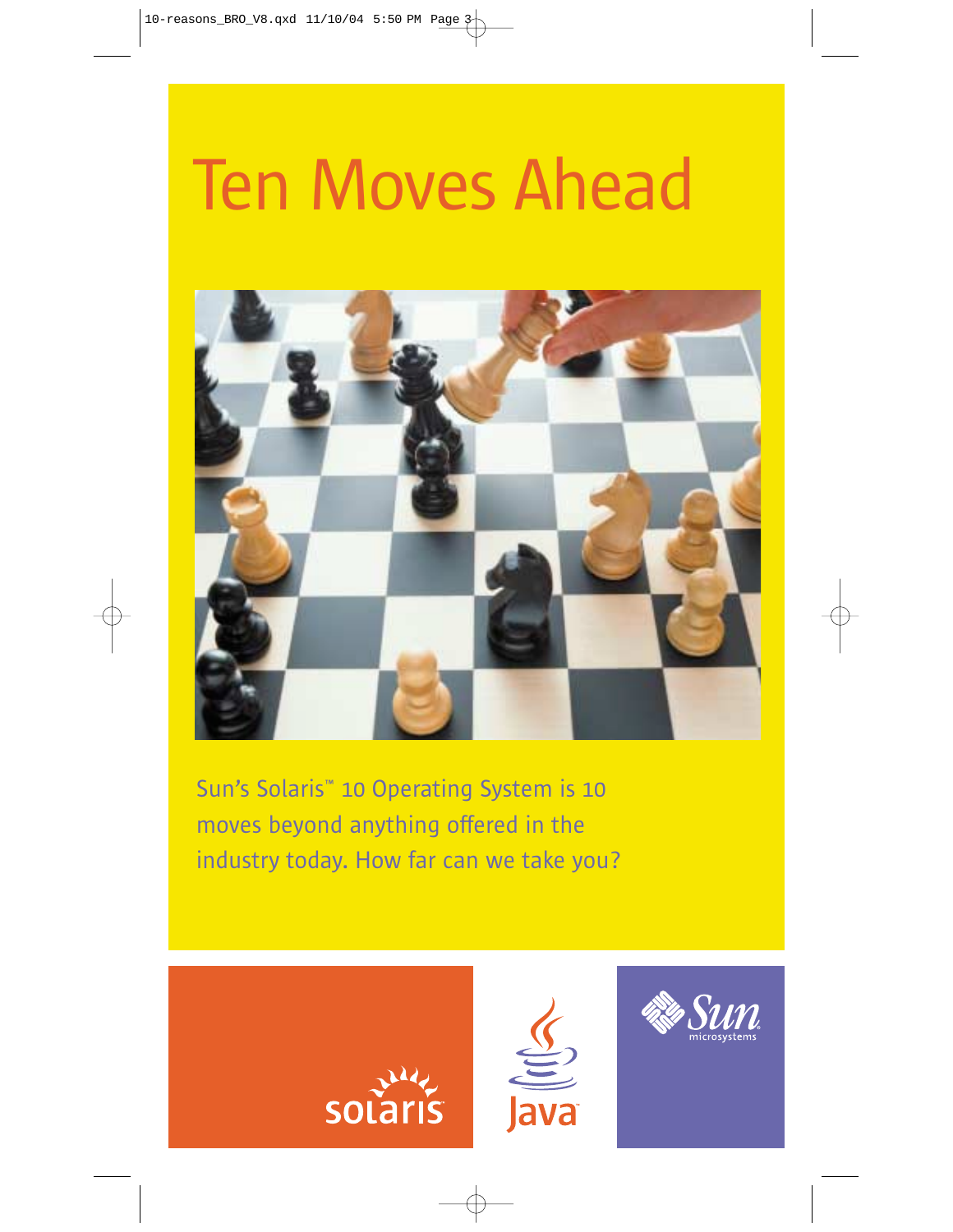#### 1. UNMATCHED CUSTOMER CHOICE OF SYSTEMS

- The UNIX® operating system that supports UltraSPARC®, SPARC64®, AMD64, and x86
- Runs on more than 250 different hardware platforms, including systems from IBM, HP, and Dell, further enhancing flexibility and choice for customers $1$
- As the only enterprise-class UNIX available on the x86 platform, the Solaris™ 10 OS is the logical alternative for HP-UX and AIX customers who have been abandoned by their vendors on AMD Opteron processor-based and Intel systems

# 2. LINUX AND SOLARIS™ 10 OPERATING SYSTEMS APPLICATIONS RUN SIDE-BY-SIDE

- Run your unmodified x86 Linux applications, with no emulation required
- Run the Sun Java™ Enterprise System on Linux and the Solaris 10 OS
- Integration of key open source applications such as Samba, Apache, gcc, Tomcat, MySQL, and more than 170 others
- More than 50 key open source applications supplied and supported as part of the Solaris 10 OS, with more than 120 others supplied, ready to run
- With the Sun Java™ Desktop System, users get the same interface across platforms and even operating systems

# 3. COOL NEW AND IMPROVED FEATURES

- DTrace, industry-leading real-time systems diagnostics
- Solaris 10 Containers, for more simple, safe, and secure server consolidation
- Predictive Self Healing, for maximum uptime
- Linux Application Environment, to run Linux applications side-by-side with Solaris applications
- ZFS, fail-safe file system for data protection
- Solaris Process Rights Management, for military-grade security
- Guaranteed Source and Binary Compatibility
- The Trusted Solaris™ Operating System, for unparalleled security
- SPARC, AMD Opteron, and Intel support
- Cryptographic Framework, for stronger, faster authentication
- Sun Update Network, for automatic system updates
- World-class Directory Services
- State-of-the-art new J2EE™ Application Server
- Highly secure Web Server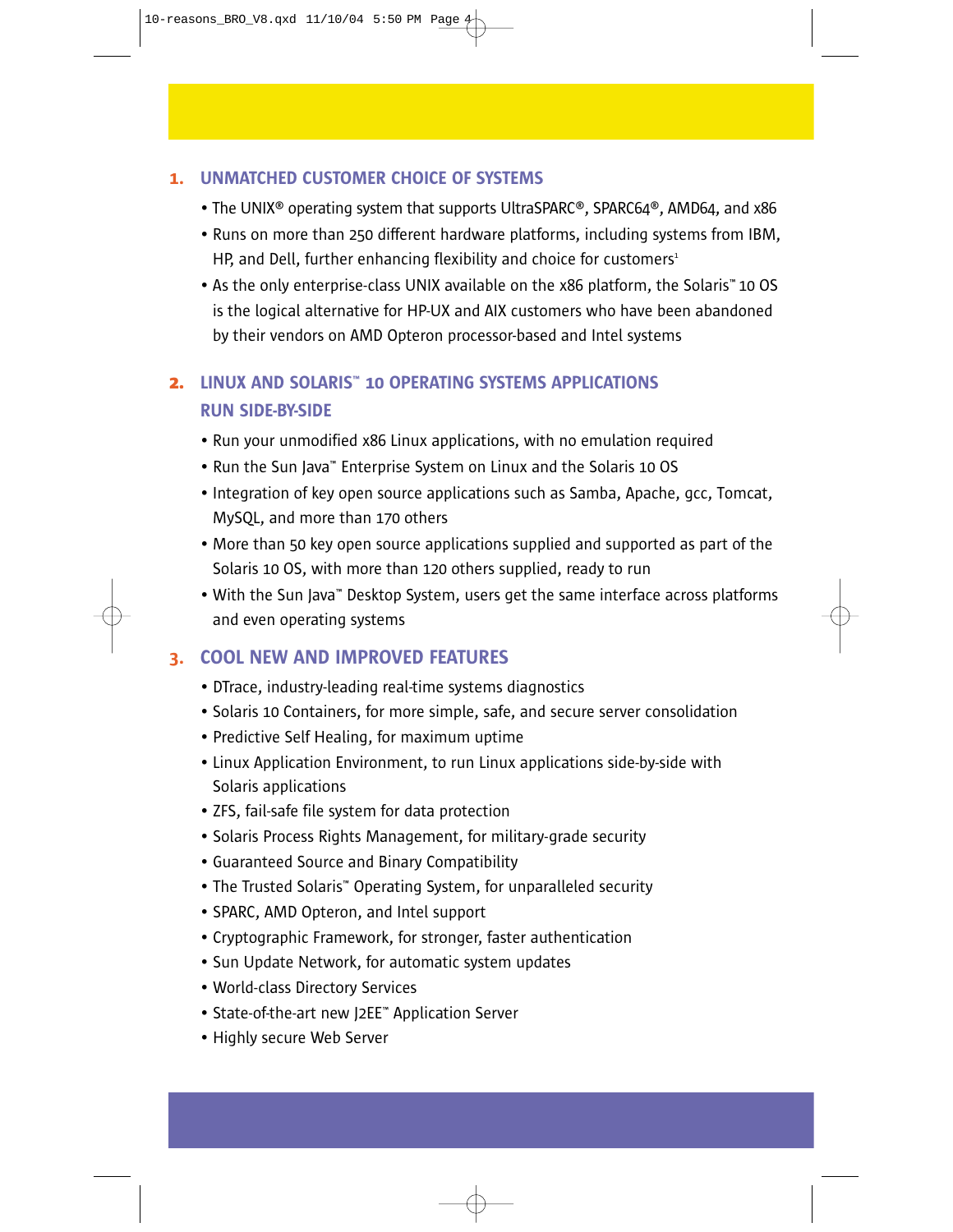# 4. AFFORDABLE

• The Sun Java Enterprise System includes the Solaris 10 OS right-to-use (RTU) license

# 5. APPLICATIONS CAN RUN UP TO 30 TIMES FASTER

- Extensive performance tuning equals significant "out of the box" performance improvements
- Existing applications can run up to 30 times faster
- Scales from 1 to 576 CPUs
- The Solaris 10 OS self tunes based on platform size and architecture
- Improved TCP/IP stack allows networking to scale linearly with zero degradation in system performance as systems and applications scale to hundreds of CPUs and network connections
- Memory Placement Optimization (MPO) means that performance scales linearly with systems
- Dynamic Tracing framework (DTrace) provides additional performance tuning opportunities—up to 3000% performance improvements for real-world applications

# 6. ACHIEVES UP TO 4X SYSTEM UTILIZATION (no mainframe required)

- Solaris 10 Containers unleash multiple (up to 8192) independently secured applications on the same instance of the Solaris 10 OS, each "contained" in its own private virtual environment, enabling higher utilization levels
- Provides finer granularity than any other UNIX system, with resources shared across virtual environments to further drive up utilization.<sup>2</sup> Resources can be automatically reallocated according to business need, and users can be billed by workloads—ensuring true pay-per-use billing across all Solaris 10 systems

#### 7. MILITARY-GRADE SECURITY—VIRUS-FREE FOR THE LAST 20 YEARS

- Features previously available only on the Trusted Solaris OS, now standard on the Solaris 10 OS on all platforms
- Award-winning technology designed for the Trusted Solaris OS—Process Rights Management—now available in the Solaris 10 OS
- Same high-level computing security as the Pentagon now available on x86 systems running the Solaris 10 OS
- Strengthened cryptographic framework can provide more flexibility and security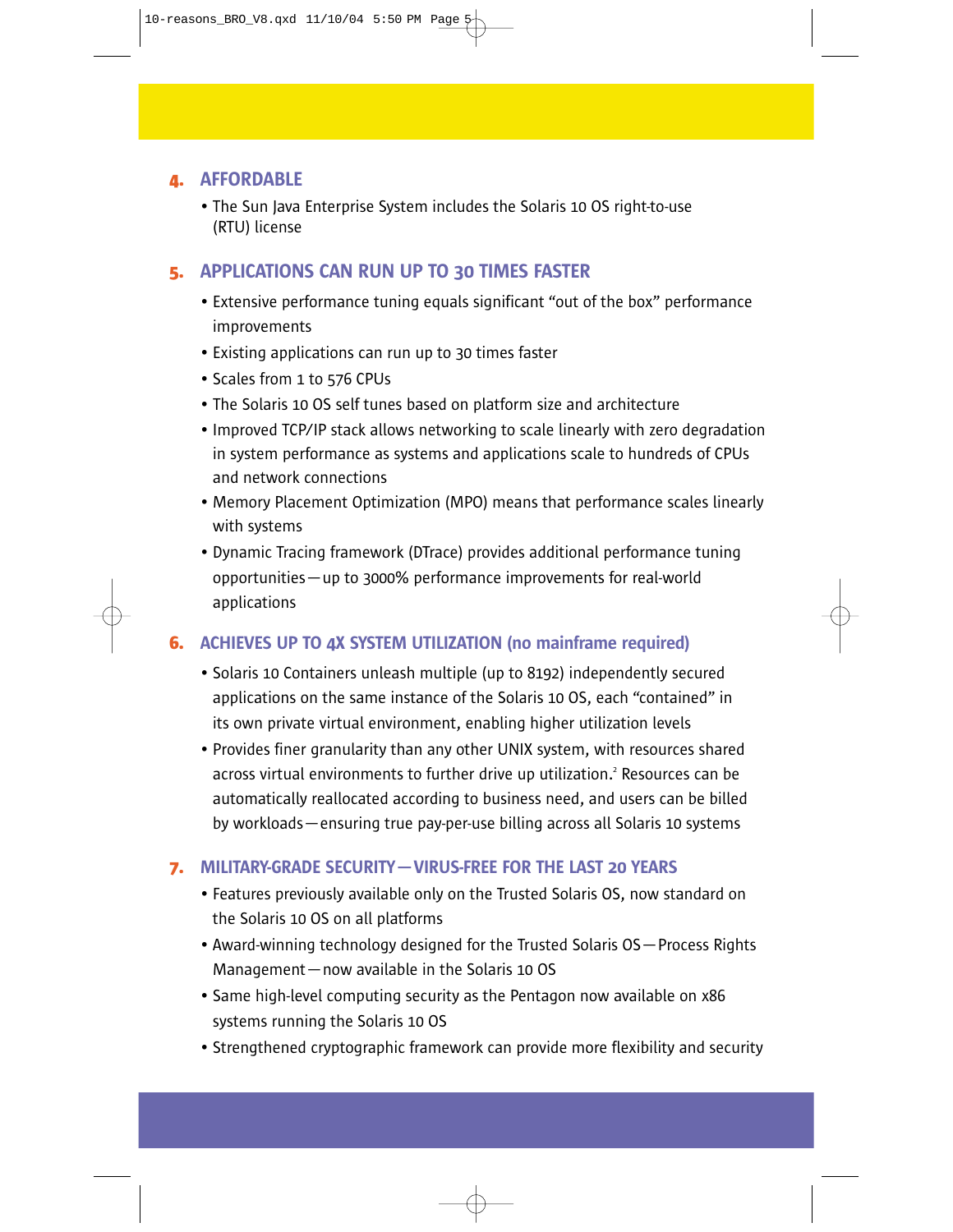across your enterprise, regardless of the platforms you are running on. It adds a common interface for system-wide cryptographic routines with one point of administration and access to hardware accelerated cryptography

• Integrated packet filtering firewall helps provide a solid foundation for preventing, not just fixing, security problems

#### 8. REVOLUTIONARY NEW FAIL-SAFE FILE SYSTEM FOR DATA PROTECTION

- Unparalleled data security and integrity—99.99999999999999999%3 (19 nines) chance of error detection and correction, mitigating the risks associated with bad disk firmware, silent data corruption, and the like. Only ZFS can provide this level of data security and integrity
- Can reduce administrative overhead by up to 80%: To create a storage pool, create three file systems, and then to grow the file systems, five simple ZFS commands are required, as opposed to 28 steps with a traditional file system and volume manager such as that in the Solaris 8 OS
- Massive scalability—128-bit versus competitors' 32- and 64-bit file systems, for 16 billion billion times greater capacity than those currently supported by other operating systems. Customers will not exhaust the file system addressable limit in the foreseeable future. A customer creating 1000 files/second would take 9000 years to reach maximum capacity with ZFS
- Fault resilience—the combination of file system and volume management functionality makes ZFS unique in its ability to handle component failure by duplicating and migrating data from potentially failing devices. Only ZFS can provide this unique level of reliability

#### 9. SELF-HEALING—SYSTEMS AND DATA FIX THEMSELVES

- The Solaris Fault Manager and the Solaris Service Manager can predict and detect potential system failures and intervene to prevent problems from occurring
- Detection, diagnosis, and off-lining of components happens automatically and in milliseconds, rather than hours or days
- Unlike HP-UX, Red Hat, and Windows XP, the Solaris 10 OS has the capability to track historical errors, perform root-cause analysis, and shut down any components dependent on the failed service component to help avoid future failures that could result in a loss of service
- The Solaris 10 OS' support for Dynamic Reconfiguration on select Sun Fire™ servers means that failed system components can be replaced with zero downtime
- Simplified administration model helps network operators, reduces customers' total cost of ownership

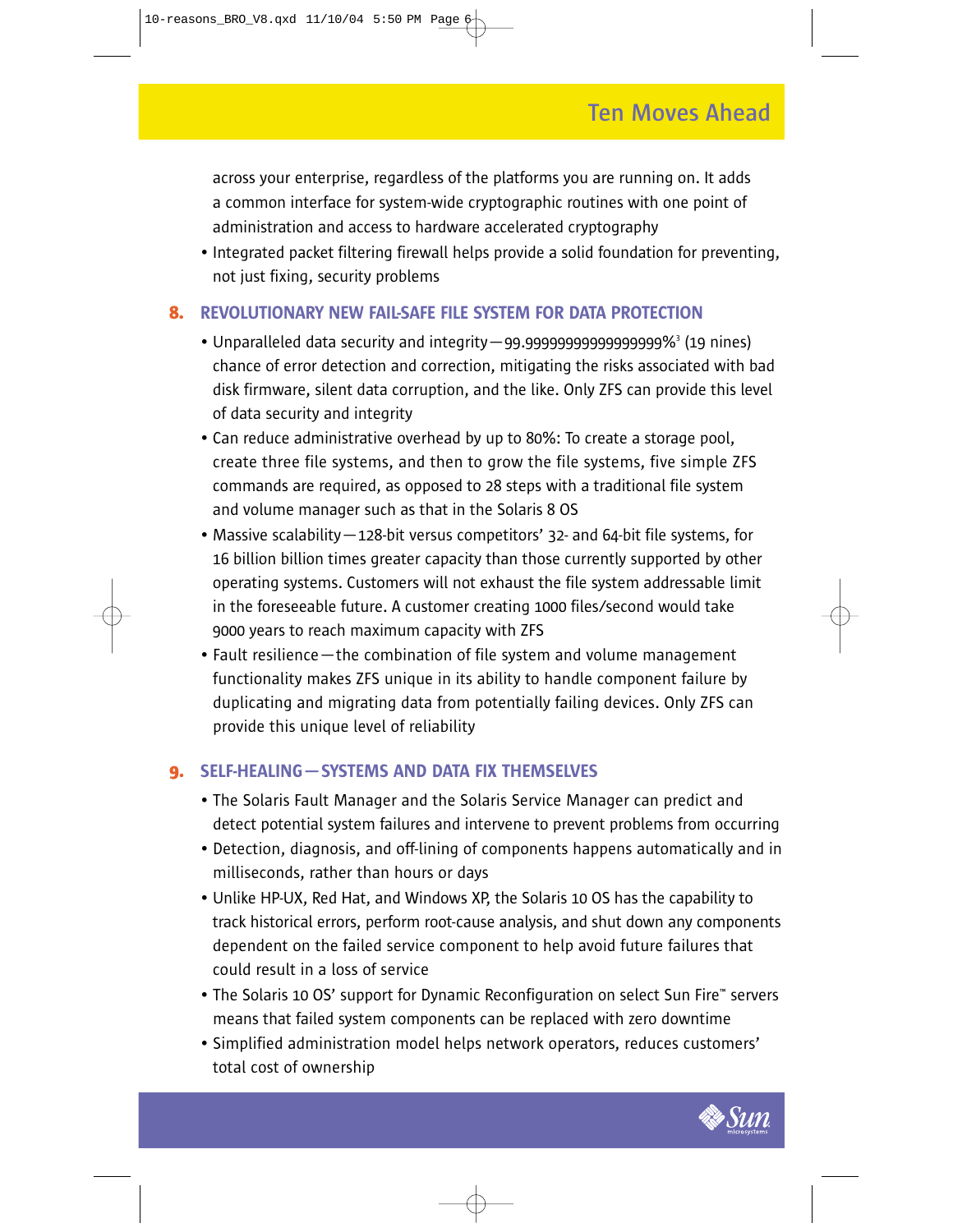• The Solaris 10 OS helps system administrators with quick and valuable information on the impact of any failed or failing component in an easy-tounderstand format, simplifying their ability to make decisions about future action plans. Only the Solaris 10 OS provides this additional level of detail

# 10. BETTER SUPPORT AND SERVICE

- Sun<sup>sm</sup> Managed Services offers flexible, transitional, and longer-term data center management services without transferring assets
- Services can help with building skills and experience so that customers can eventually "insource," or can free up valuable resources longer term to work on other strategically critical areas—optimizing customer choice and IT investments
- Data center services do not lock customers into long-term contracts or require IT asset transfers, like traditional outsourcing
- The Sun Service Optimized Data Center program focuses on achieving Sun's N1™ software vision of highly efficient, flexible service delivery through the establishment of essential operational capabilities at the technology, people, and process levels—resulting in a continuous improvement program to transform traditional data center infrastructures and operations into highly responsive, service-optimized data centers